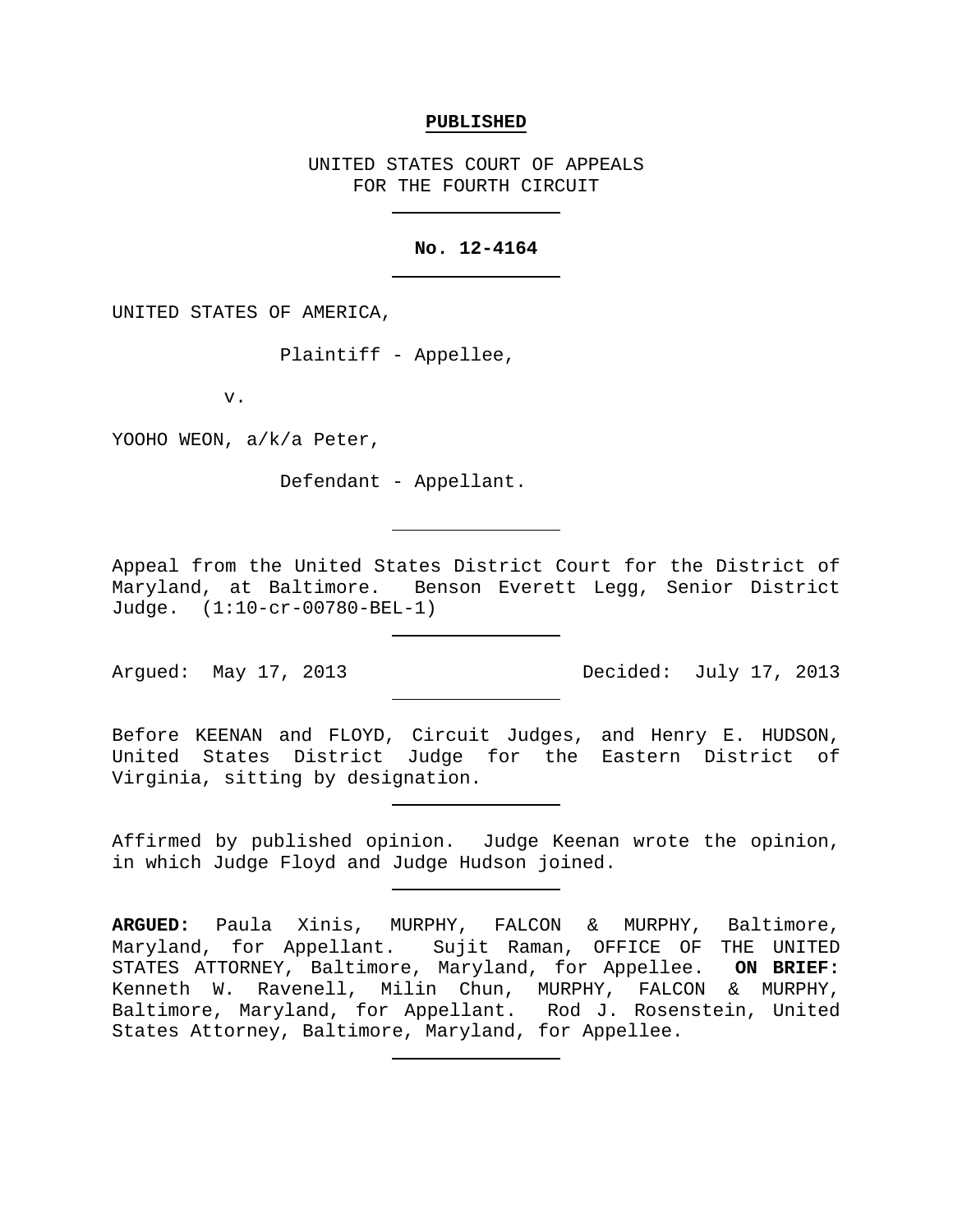BARBARA MILANO KEENAN, Circuit Judge:

Defendant Yooho Weon pleaded guilty to five counts of tax evasion, in violation of 26 U.S.C. § 7201, pursuant to a plea agreement reached with the government. The district court sentenced Weon to a prison term of 30 months, a sentence below Weon's advisory Sentencing Guidelines (the guidelines) range of 33 to 41 months' imprisonment.

On appeal, Weon argues that the sentence imposed by the district court was both procedurally and substantively unreasonable. Weon contends that the actual tax revenue loss caused by his failure to pay corporate income taxes was significantly less than the amount stated in the parties' plea agreement, and that the court erred in refusing to consider this alleged discrepancy at his sentencing. Upon our review, we conclude that the district court did not err in holding that Weon was bound by the tax revenue loss figure to which he stipulated in the plea agreement, and that the court did not commit procedural or substantive error in sentencing Weon. Accordingly, we affirm the district court's judgment.

I.

Weon owned and operated Parkway Pawn Shop, Inc. (Parkway), located in Bladensburg, Maryland, and an internet-based business known as Earth 1 Computer, Inc. (Earth 1). Weon operated these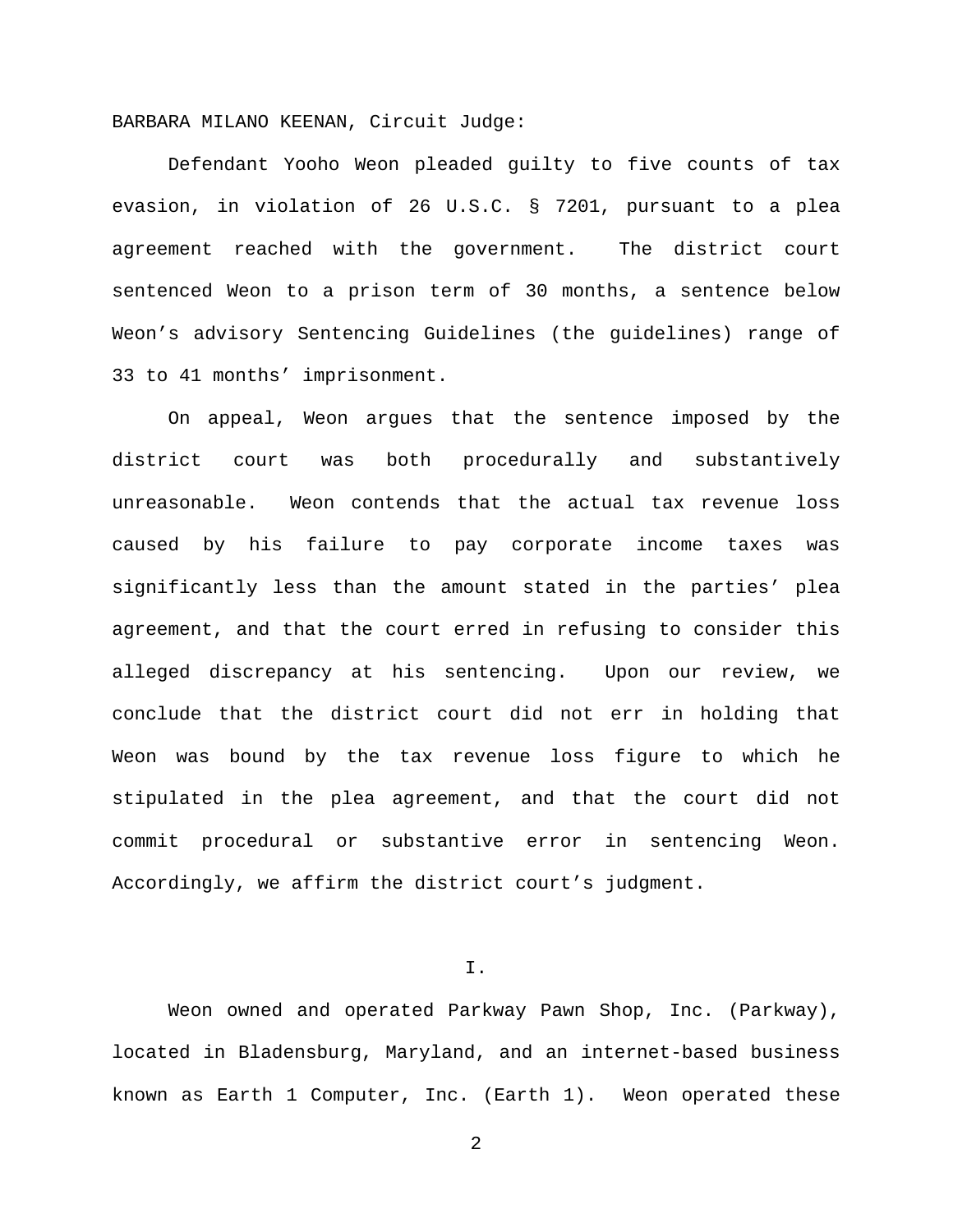companies as a single business enterprise, maintaining their books and records as one entity.

The government filed a criminal information charging Weon with five counts of willfully evading corporate income taxes, alleging that Weon failed to file a corporate income tax return for Parkway and Earth 1 for the calendar years 2004 through 2008. Weon waived indictment and entered into a written plea agreement in which he admitted all the charges and agreed to plead guilty to them.

In the plea agreement, the parties stipulated that "for purposes of this plea agreement and sentencing, the total tax loss is approximately \$2,400,000." (Emphasis added.) The \$2,400,000 figure represented a compromise amount determined by the parties. The government initially maintained that the tax revenue loss was more than \$2,500,000, which would have resulted in a greater offense level under the guidelines. Weon, however, claimed that the tax revenue loss was much lower than \$2,400,000. Significantly, during this plea bargaining process, Weon received advice from a certified public accountant (CPA) he had hired to evaluate the amount of the loss before entering into the plea agreement.

In addition to the government's agreement to forego any argument that the tax revenue loss exceeded \$2,500,000, Weon obtained other significant benefits by entering into the plea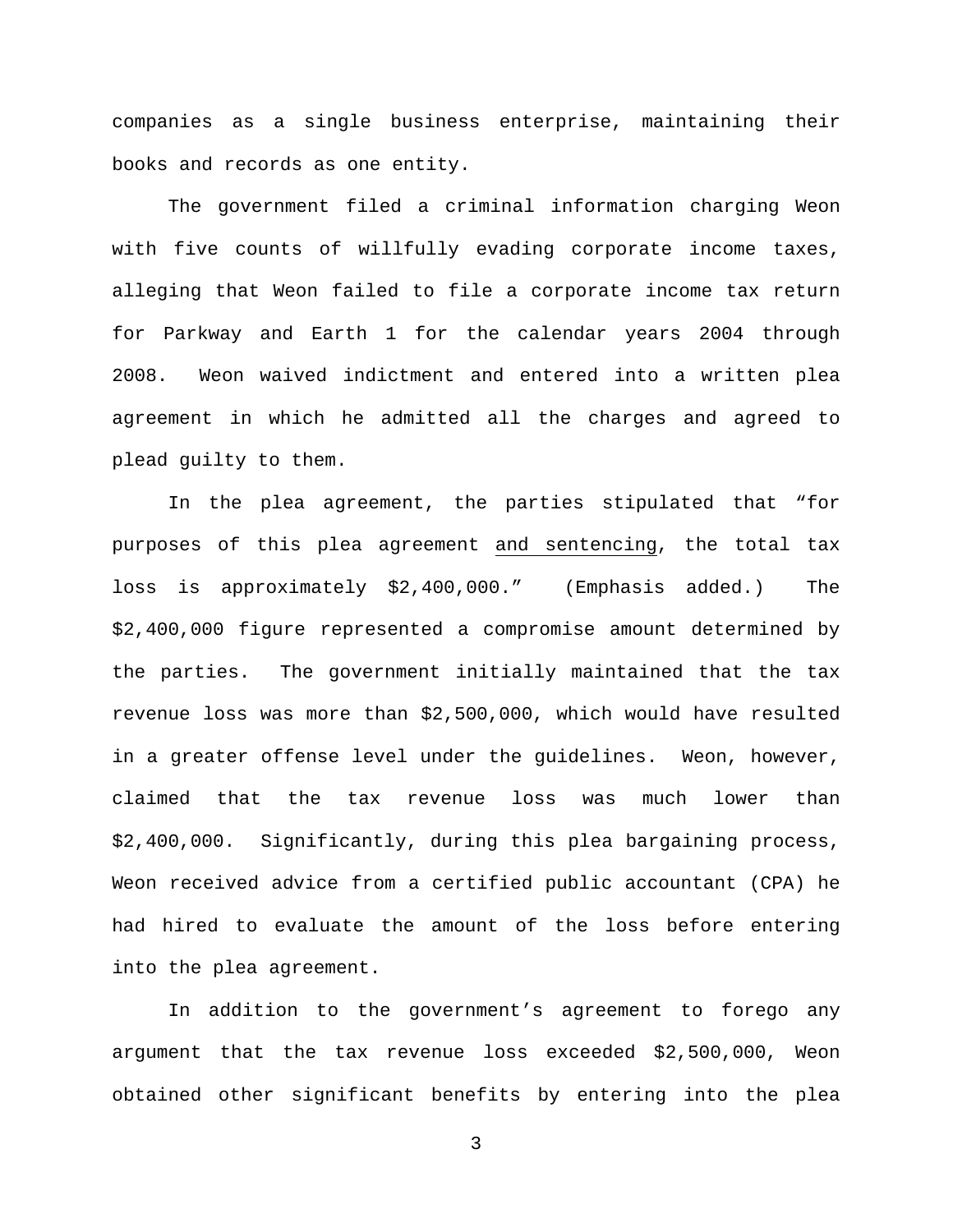agreement. The government stipulated in the agreement that Weon's base offense level under the guidelines was 22, and agreed not to oppose a two-level reduction in the offense level based on Weon's acceptance of responsibility. The government also agreed to file a motion under U.S.S.G. § 3E1.1(b) for an additional one-level reduction in his offense level, lowering the adjusted offense level to 19, based on certain conditions including that Weon would not attempt to withdraw his guilty plea.

By pleading guilty, Weon avoided being charged with the additional felony offenses of transporting stolen property and of participating in a money laundering conspiracy, offenses for which several other owners and employees of Baltimore-area pawn shops had been prosecuted. As a result of his plea, Weon also avoided being charged by Maryland state authorities with the felony offense of engaging in the trafficking of stolen goods.

The district court held a hearing pursuant to Rule 11 of the Federal Rules of Criminal Procedure (the Rule 11 hearing), during which the court determined that Weon's guilty plea was entered knowingly and voluntarily. The parties represented at the Rule 11 hearing that the amount of tax revenue loss "we have agreed to regarding this plea agreement and sentencing is approximately \$2.4 million," but noted that the figure was subject to change for restitution purposes only depending on the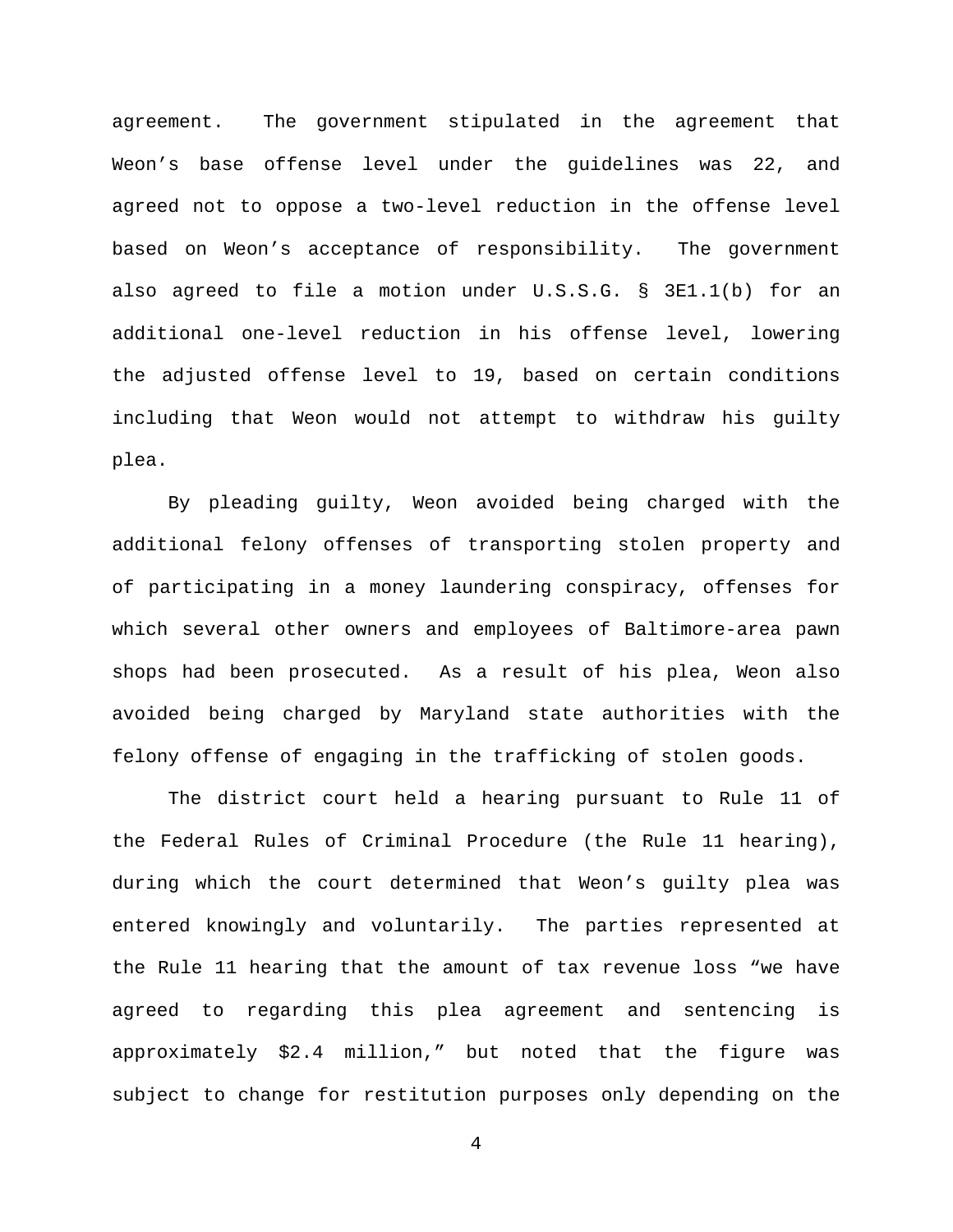result of an anticipated civil agreement between Weon and the Internal Revenue Service (IRS). In response to the district court's questions, Weon further confirmed under oath that he had reviewed the factual stipulations in the plea agreement, that he did not wish to change any aspect of those stipulated facts, that those facts were true and correct, and that the government could prove those facts had Weon's case proceeded to trial.

After the Rule 11 hearing, Weon obtained a postponement of his sentencing hearing for a period of more than six months. Two weeks before the rescheduled hearing, Weon informed government counsel that Weon only recently had learned that the amount of tax revenue loss was actually around \$40,000, rather than the \$2,400,000 figure to which the parties earlier had stipulated. Among other reasons offered to explain this discrepancy, Weon contended that Parkway and Earth 1 were separate businesses, rather than the single entity described in the parties' plea agreement.

Weon advanced this argument in his sentencing memorandum filed with the district court. The court issued an order further delaying the sentencing hearing, and directed Weon to produce the report of Jeffrey Barsky, Weon's new forensic accountant. The court also ordered that Weon make Barsky available for a deposition before the sentencing hearing.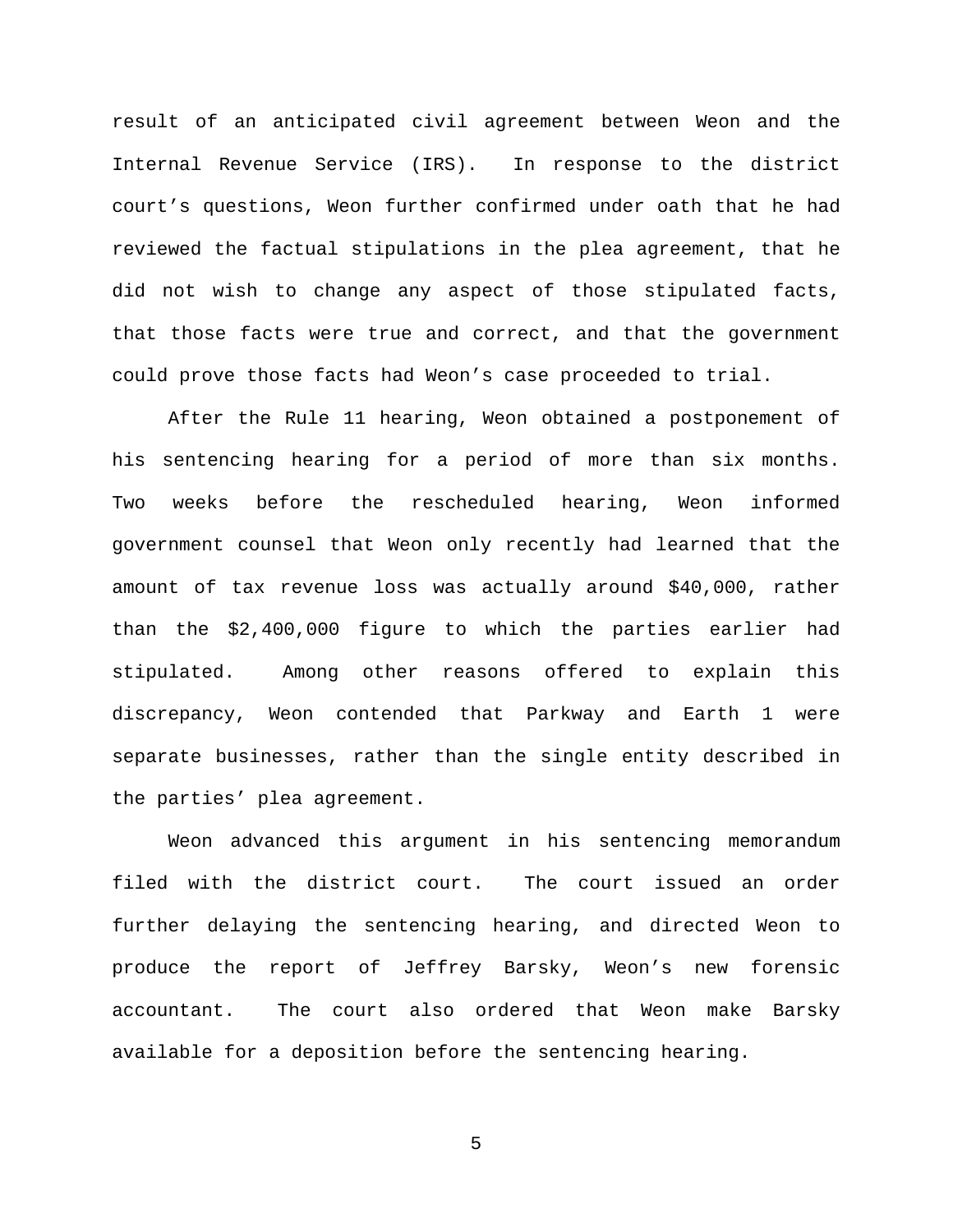Two weeks later, the district court held that Weon was bound by his stipulation in the plea agreement concerning the tax revenue loss, for purposes of both his advisory guidelines range and the court's consideration of the sentencing factors in 18 U.S.C. § 3553(a). In reaching this conclusion, the district court observed that Weon had represented under oath during the Rule 11 hearing that the statements in the plea agreement were correct. Accordingly, the court prohibited Weon's counsel from arguing during the sentencing hearing that the tax revenue loss was materially less than \$2,400,000, including for purposes of the § 3553(a) factors. Nevertheless, the court stated that it would permit Weon to move to withdraw his plea at a later date if he could demonstrate that the discrepancy in the revenue loss calculations resulted from a "mistaken assumption of facts."

In response, Weon filed a motion seeking to withdraw his guilty plea in which he argued, among other things, that the plea was not knowing and voluntary because he entered it under the mistaken belief that the tax revenue loss figure of \$2,400,000 was accurate. Weon further argued that the recently completed "full defense forensic accounting analysis" conducted by Barsky established that the tax revenue loss was "in the \$40,000 range."

The government opposed Weon's motion to withdraw, arguing that Weon had entered into the plea agreement knowingly and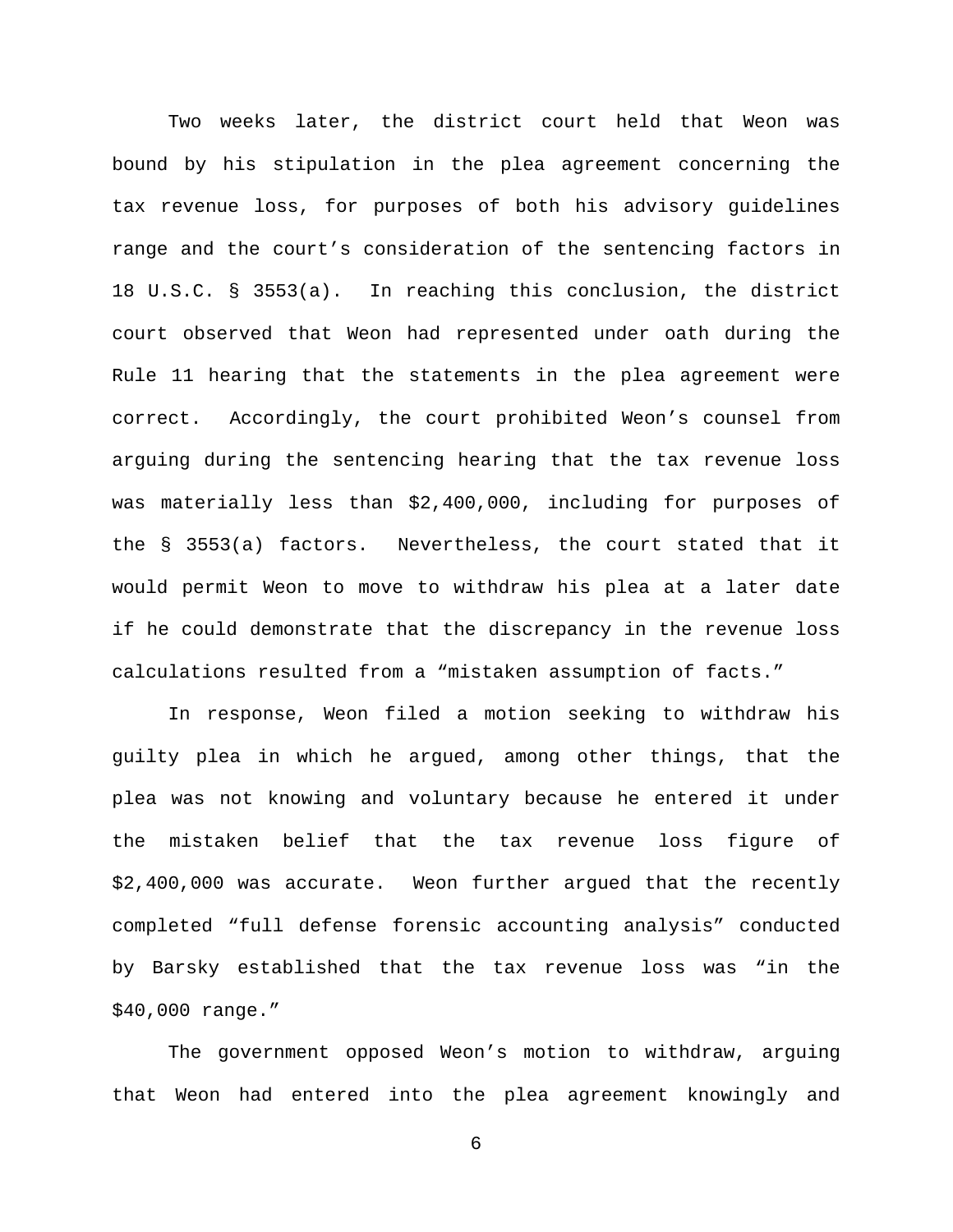voluntarily. The government also disputed Barsky's analysis on its merits, offering an affidavit from Bradley Whites, a former IRS special agent with over 20 years' experience.

The district court held a hearing on Weon's motion during which the court heard argument and considered the evidence of record, including Whites' affidavit and Barsky's report and deposition testimony. At the conclusion of the hearing, the court denied Weon's motion, stating that Weon had entered his guilty plea voluntarily.

In denying the motion, the district court further observed that Weon had stipulated in the plea agreement to a tax revenue loss of \$2,400,000 after receiving advice from a CPA, despite Weon's disagreement concerning that amount. The court also stated that it found Barsky's report and testimony concerning the purported lower loss figure "highly unpersuasive and riddled with holes." Finally, the court concluded that Weon's request to withdraw from the plea agreement was "tactical [and] not based upon an honest mistake," and that allowing him to withdraw would result in prejudice to the government.

Following its ruling on the motion to withdraw, the district court conducted Weon's sentencing hearing. At that time, the government declined to file a motion for an additional one-level decrease in offense level because Weon had sought to withdraw his guilty plea.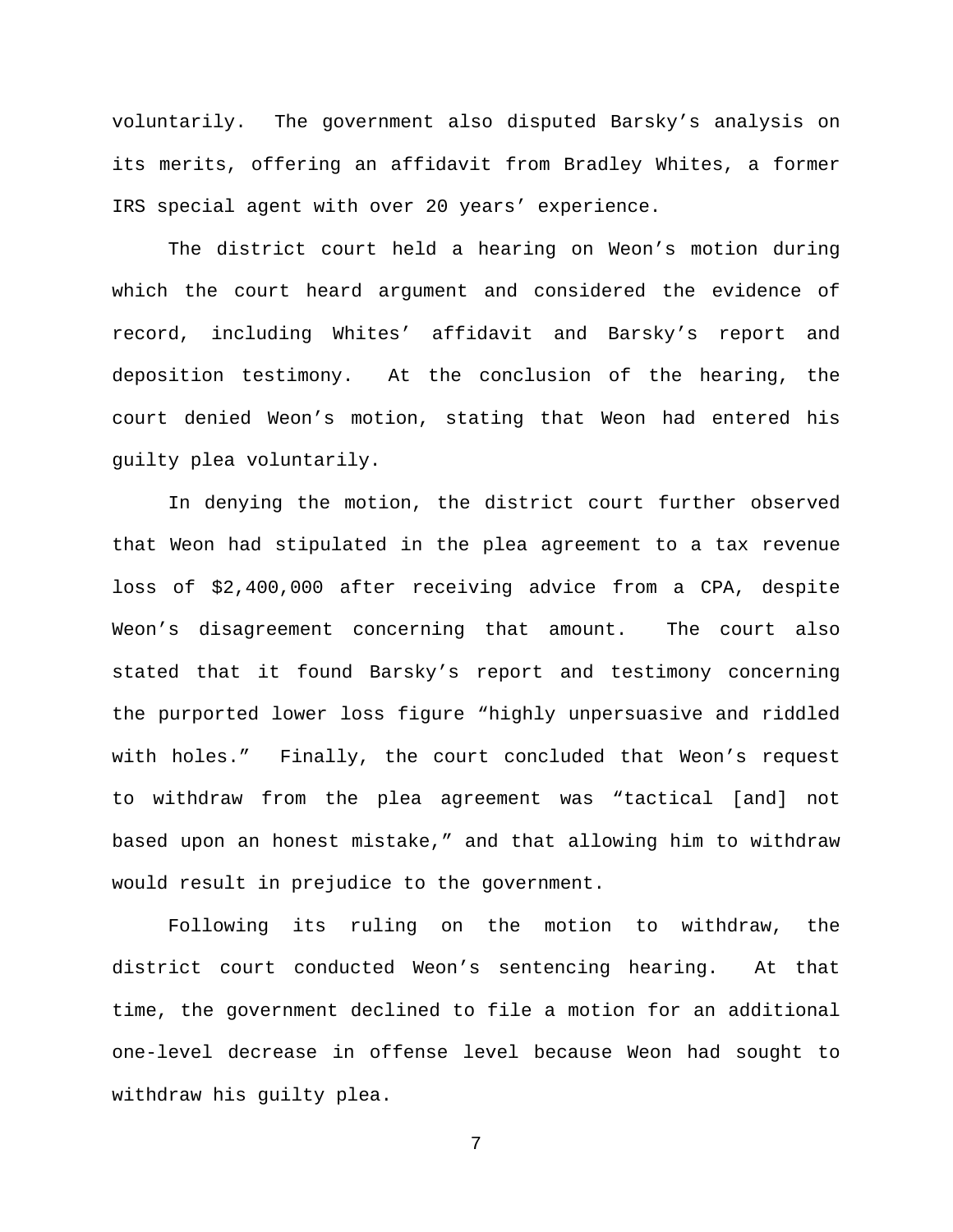The district court otherwise adopted the presentence report, which incorporated the stipulations in the plea agreement that the base offense level was 22, and that Weon was entitled to a two-level reduction for acceptance of responsibility. The court found that Weon's guidelines range was 33 to 41 months' imprisonment based on an adjusted offense level of 20 and a criminal history category of I. Nevertheless, the court stated that it would base its sentence on an adjusted offense level of 19 as contemplated in the plea agreement, resulting in a guidelines range of 30 to 37 months' imprisonment.

The district court considered the sentencing factors set forth in § 3553(a) but, based on its earlier ruling, refused to consider any evidence or argument that the tax revenue loss was materially lower than \$2,400,000. After receiving testimony from Weon's other witnesses and hearing argument from the parties, the court imposed concurrent sentences of 30 months' imprisonment on each of the five counts, a sentence below the guidelines range found by the court and at the bottom of the range applicable to an adjusted offense level of 19. The court declined to impose a more lenient sentence in view of Weon's previous conviction for selling about \$46,000 worth of counterfeit computer accessories to an undercover FBI agent, as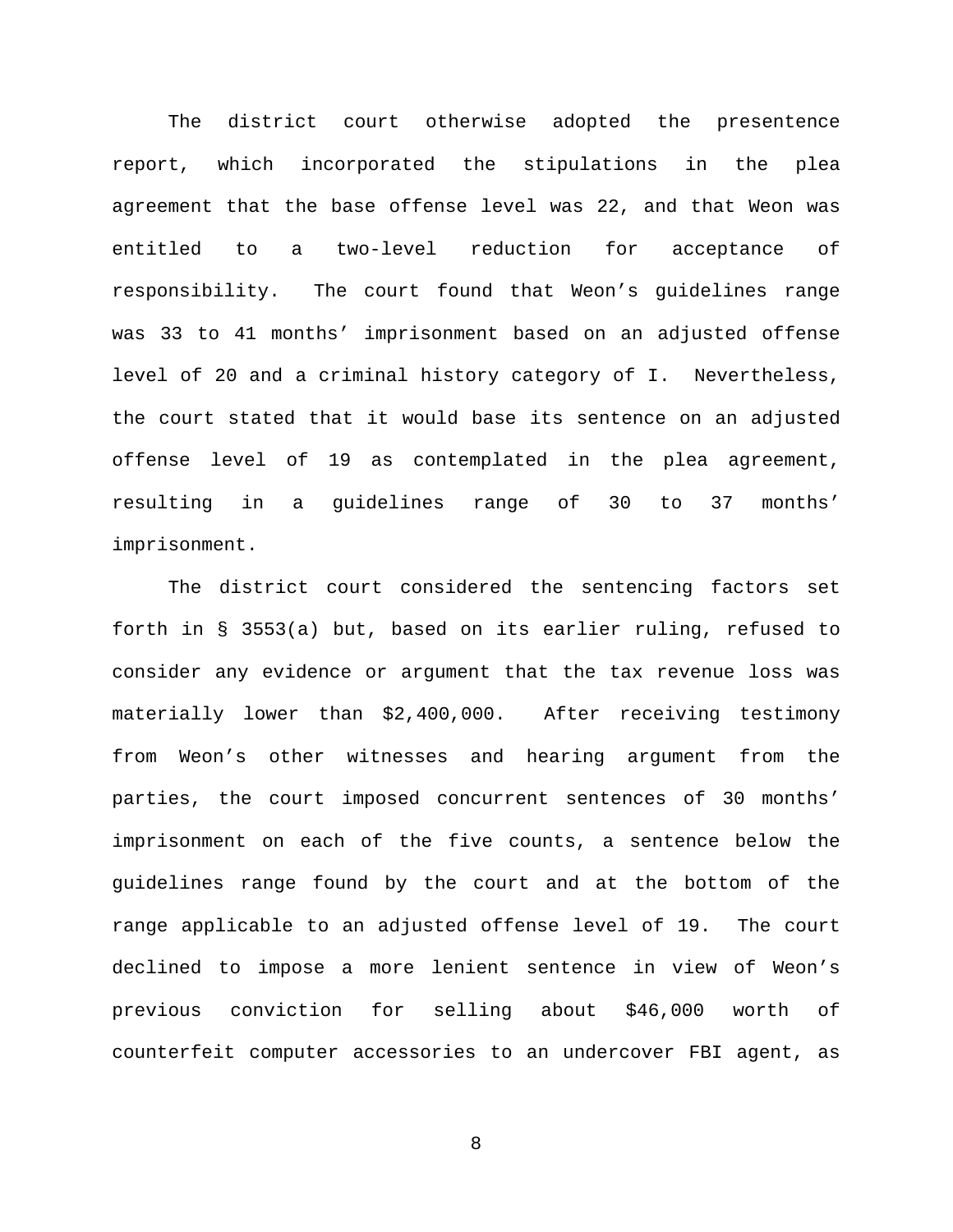well as the seriousness of Weon's present offenses. Weon timely filed a notice of appeal.

### II.

Initially, we address the government's argument that Weon waived his right to appeal under the terms of the appellate waiver provision in the plea agreement. That provision stated, in relevant part, that the parties agreed to waive all rights to appeal the sentence imposed by the district court, but that Weon "reserve[d] the right to appeal from any sentence above the advisory guidelines range resulting from an adjusted base offense level of 19." (Emphasis added.)

A defendant's waiver of his right to appeal a conviction or sentence is valid and enforceable if such waiver was knowingly and intelligently made. United States v. Blick, 408 F.3d 162, 168-71 (4th Cir. 2005). In determining whether an appellate waiver provision bars consideration of the issues raised in a particular appeal, we interpret the terms of the parties' plea agreement in accordance with traditional principles of contract law. United States v. Davis, 714 F.3d 809, 814 (4th Cir. 2013); United States v. Harvey, 791 F.2d 294, 300 (4th Cir. 1986). Because appellate waiver provisions usually are drafted by the government, and because such provisions implicate a defendant's constitutional rights, we hold the government to a "greater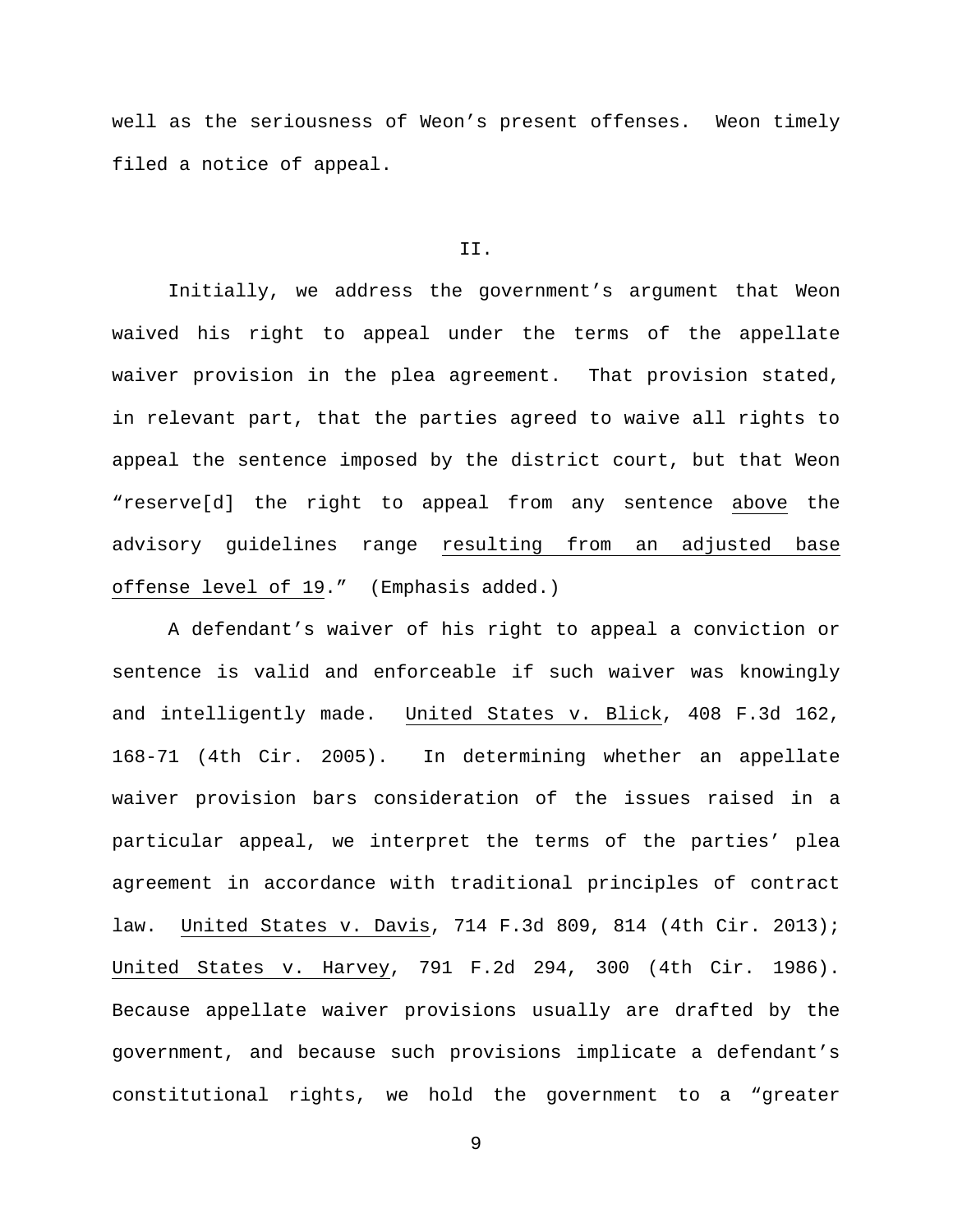degree of responsibility" for any ambiguities than the defendant, or even than the drafter of a provision of a commercial contract. Davis, 714 F.3d at 814-15 (citation omitted); Harvey, 791 F.2d at 300-01. Accordingly, we will enforce an appellate waiver provision against a defendant only if that provision is clearly and unambiguously applicable to the issues raised by the defendant on appeal.

In the present case, we conclude that the language of the appellate waiver provision cannot be termed unambiguous when considered in the context of the district court's finding that the adjusted base offense level was 20 rather than 19. Based on the waiver provision's explicit reservation of Weon's right to appeal from any sentence above the "advisory guidelines range resulting from an adjusted base offense level of 19," Weon has a colorable argument that the provision is ambiguous as applied to him. Given the heightened standard that we apply to the interpretation of an appellate waiver provision entered into by a criminal defendant, we will not construe the waiver provision as barring Weon's present appeal.

Turning to the merits of this case, we next consider Weon's challenges regarding the procedural and substantive reasonableness of his sentence. We first address Weon's argument that the district court's imposition of a 30-month sentence was procedurally unreasonable. Weon asserts that the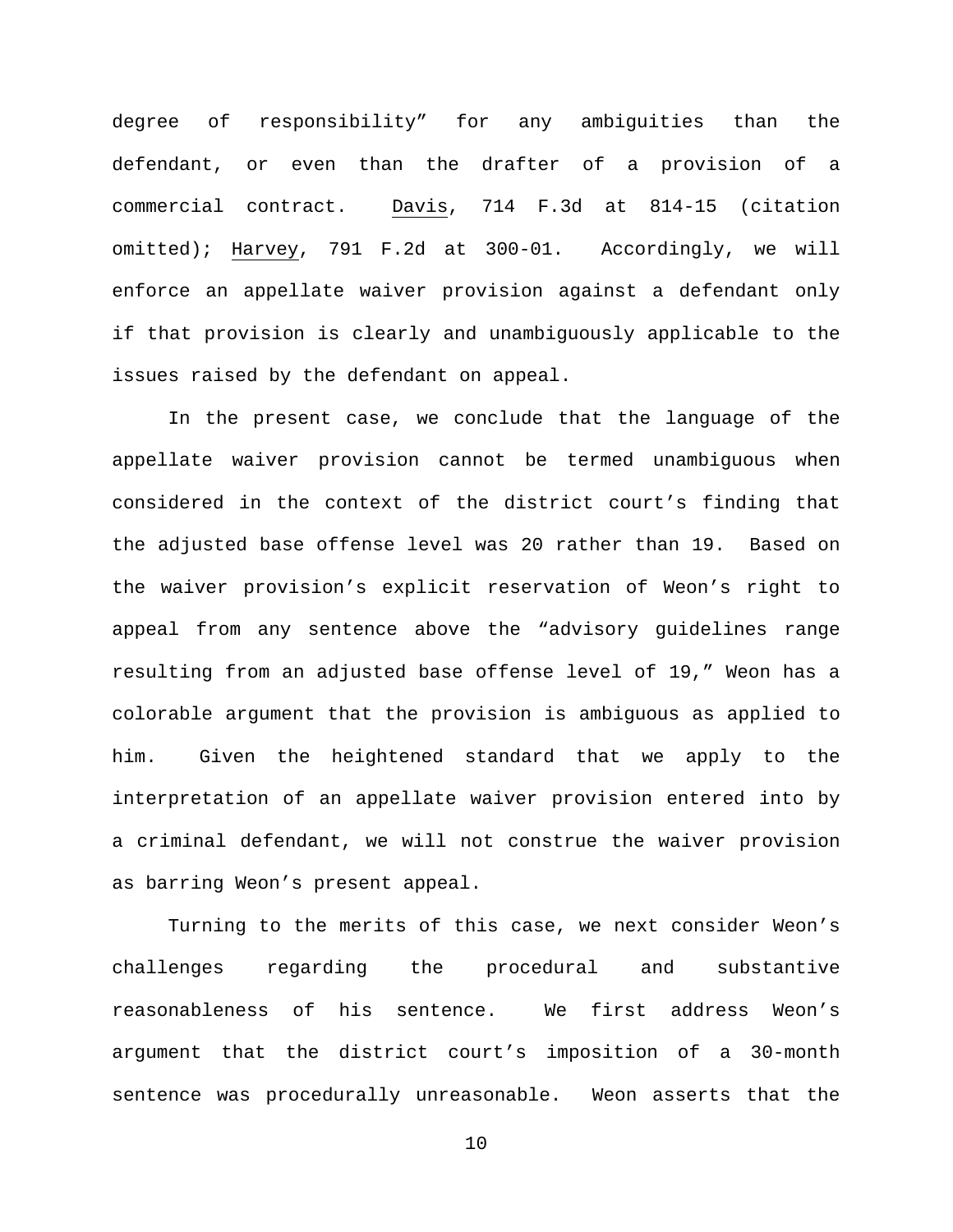district court was required in its consideration of the § 3553(a) factors to consider Weon's proffered evidence that the tax revenue loss amount of \$2,400,000 was incorrect. We disagree with Weon's argument.

We review a district court's imposition of a sentence, "whether inside, just outside, or significantly outside the Guidelines range[,] under a deferential abuse-of-discretion standard." Gall v. United States, 552 U.S. 38, 41 (2007). In considering a challenge to the procedural reasonableness of a sentence, we must assess, among other things, whether the district court considered the 18 U.S.C. § 3553(a) factors and analyzed the arguments presented by the parties. Id. at 46-47.

In interpreting the terms of a plea agreement in conformity with principles of general contract law, we apply the plain meaning of the agreement's terms with the goal of providing each party the benefit of its bargain. United States v. Jordan, 509 F.3d 191, 195 (4th Cir. 2007). When a term in a plea agreement is unambiguous, neither party will be permitted "unilaterally to renege or seek modification simply because of uninduced mistake or change of mind." Harvey, 791 F.2d at 300.

The decisions of our sister circuits are in accord with this view that, absent a successful withdrawal from a plea agreement or other very exceptional circumstances, a defendant remains bound by the factual stipulations in his plea agreement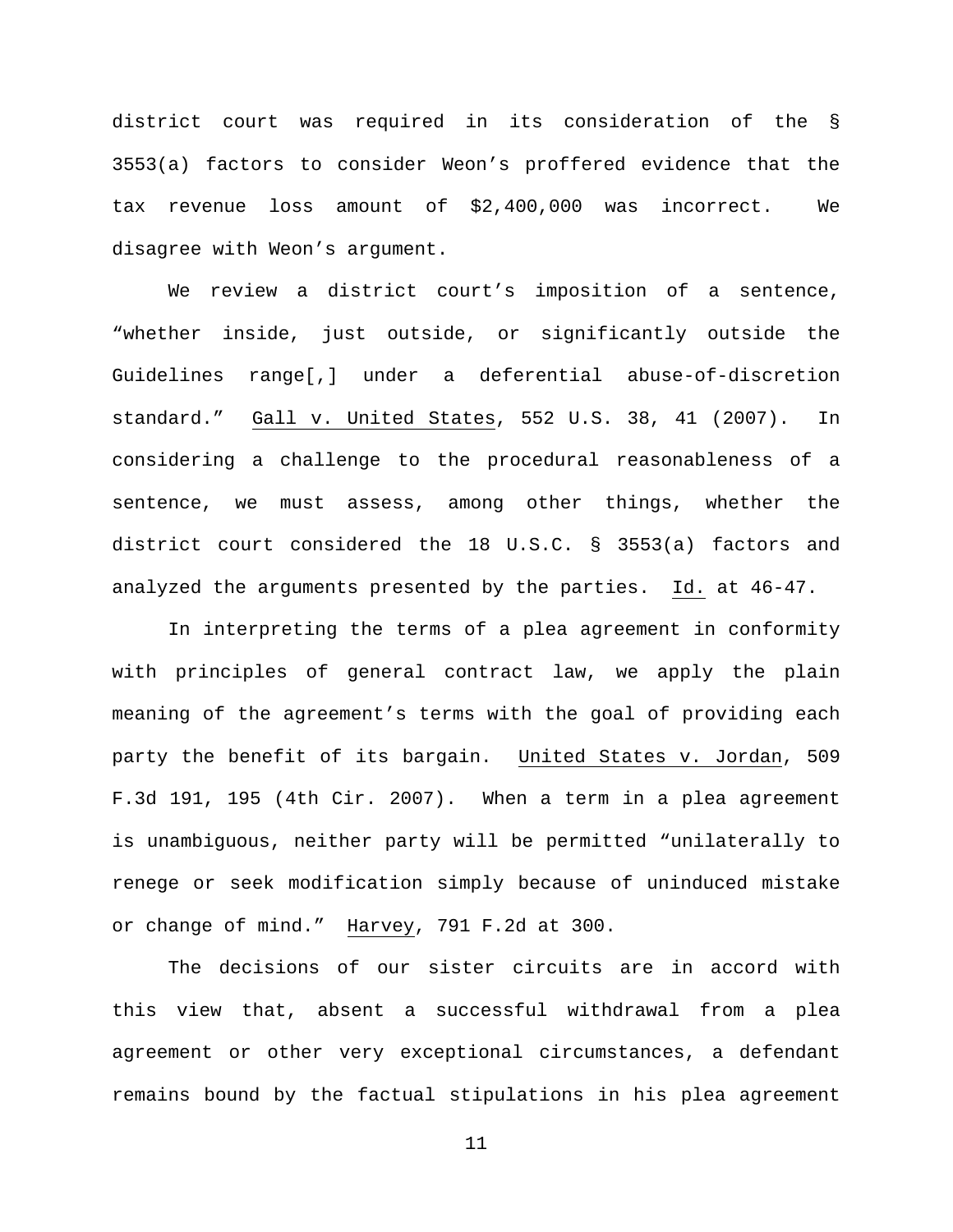once the plea has been accepted by the district court. See, e.g., United States v. Teeter, 257 F.3d 14, 28 (1st Cir. 2001) (a court's acceptance of a factual stipulation in a plea agreement "firm[ly]" binds the parties to that stipulation, because "the defendant knows what she has done, and has little cause for complaint if the district court takes her at her word"); United States v. Granik, 386 F.3d 404, 411-13 (2d Cir. 2004) (discussed below); United States v. Williams, 510 F.3d 416, 422 (3d Cir. 2007) ("When a defendant stipulates to a point in a plea agreement, he 'is not in a position to make . . . arguments [to the contrary].'") (alteration in original) (citation omitted); United States v. Porretta, 116 F.3d 296, 301 (7th Cir. 1997) ("Absent any compelling basis for disregarding the [plea agreement] admissions, they must stand.").

We observe that the Second Circuit addressed a similar issue in United States v. Granik, in which the defendant sought to avoid at sentencing the consequences of his plea stipulation of a certain loss amount resulting from his criminal activity. 386 F.3d at 410-14. In rejecting the defendant's argument that the loss amount was less than the amount to which he had stipulated earlier, the court stated that "a stipulation as to the amount of loss in a plea agreement that is knowing and voluntary will generally govern the resolution of that issue," and will bind the parties from contesting the substance of that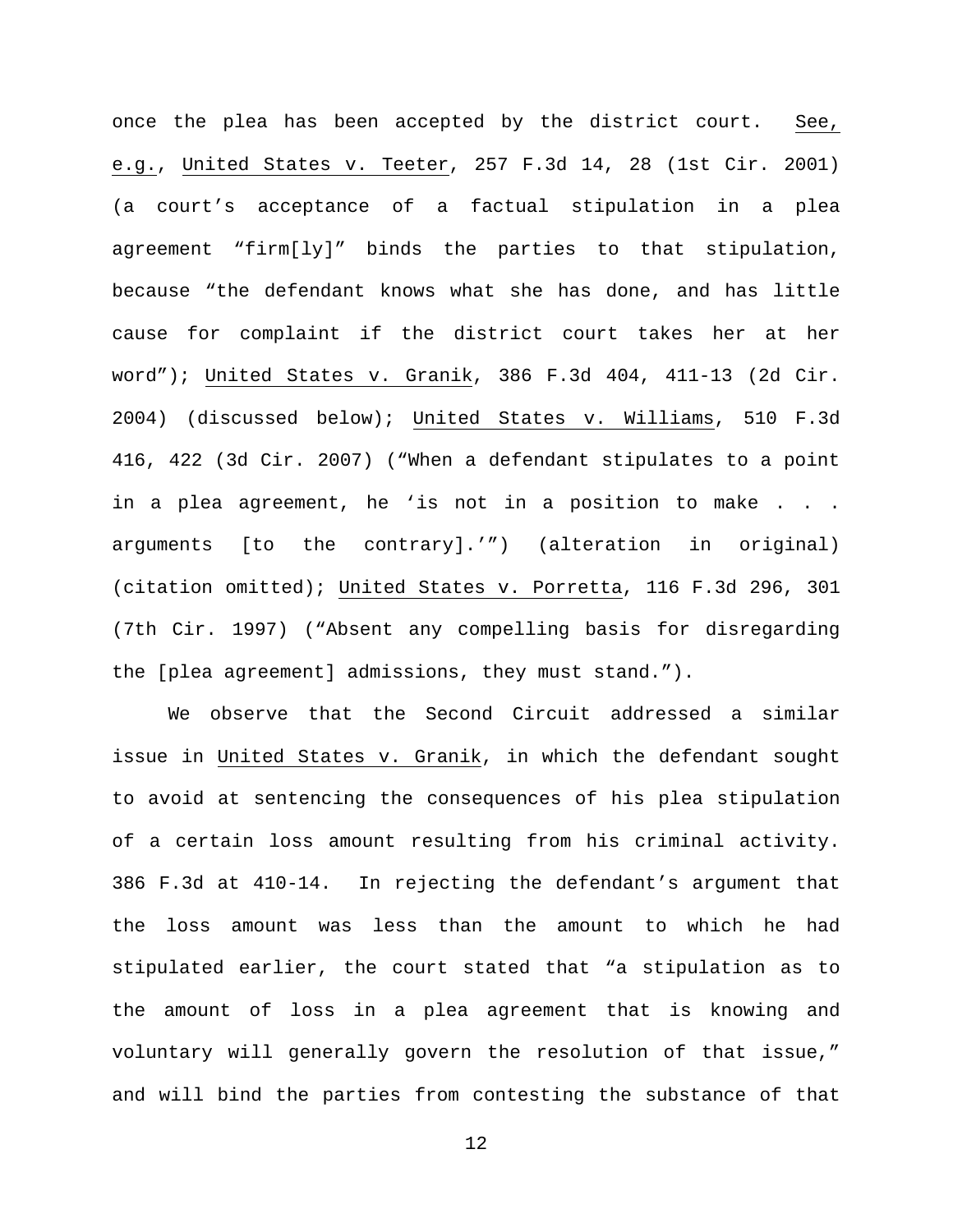stipulation. Id. at 411-12. The Second Circuit further explained that factual stipulations in plea agreements "are bargaining chips in the hands of defendants," and that "[i]f defendants are not held to their factual stipulations . . . the government has no reason to make concessions in exchange for them." Id. at 412-13.

Here, we have little difficulty in concluding that Weon's attempts to argue that the tax revenue loss was materially less than \$2,400,000 constituted a "unilateral reneging" on the basis of "uninduced mistake or change of mind," Harvey, 791 F.2d at 300, and that the district court was well within its discretionary authority to hold Weon to the loss amount stipulated in the plea agreement. Weon's plea agreement expressly provided that "for purposes of this plea agreement and sentencing, the total tax loss is approximately \$2,400,000." (Emphasis added.) Moreover, we observe that Weon stated under oath during the Rule 11 hearing that the factual stipulations in the agreement were true and correct. Thus, those factual stipulations remained binding in the absence of any demonstrated exceptional circumstances. See Fields v. Att'y Gen. of Md., 956 F.2d 1290, 1299 (4th Cir. 1992) (defendants are generally bound to representations made under oath during a Rule 11 plea colloquy).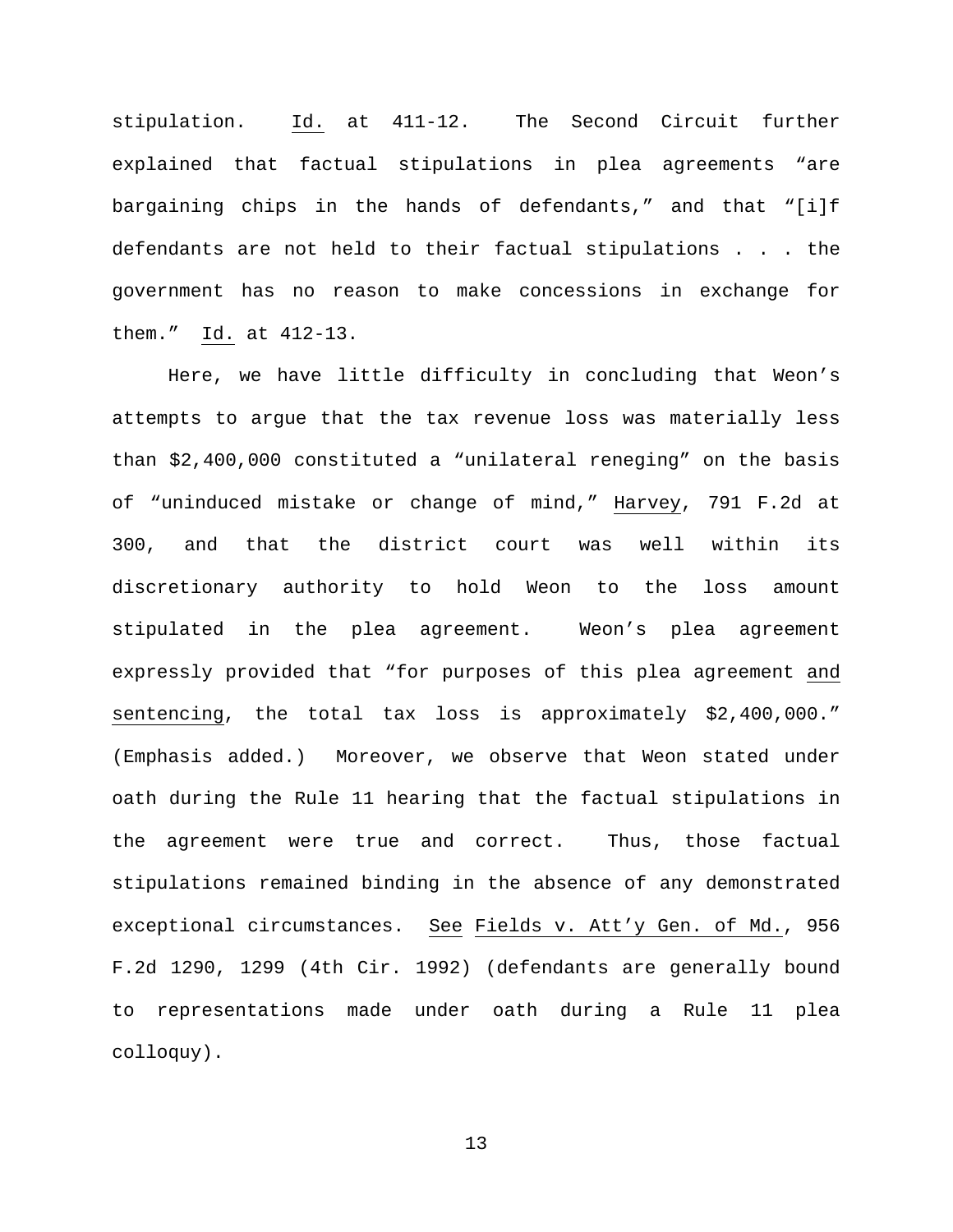Contrary to Weon's argument, the plea agreement stipulation setting the tax revenue loss at around \$2,400,000 applies under its plain terms for purposes of "sentencing." The stipulation thus encompasses the amount of tax revenue loss both for the district court's calculation of Weon's guidelines range and for the court's consideration of the sentencing factors set forth in § 3553(a). Accordingly, to the extent that the court refused to consider Weon's argument about the amount of tax revenue loss for purposes of § 3553(a), that result clearly was contemplated by the parties and formed part of their bargain as reflected in the plea agreement.

Weon argues, nevertheless, that the plea agreement allowed him to contest the tax revenue loss amount for purposes of § 3553(a). In making this contention, Weon relies on provisions of the plea agreement that as a general matter: (1) permit him "to seek a reduction in sentence under any Section 3553(a) factor"; and (2) reserve to the parties the right to bring to the district court's attention during sentencing "all relevant information concerning [Weon's] background, character, and conduct." We are not persuaded by this argument.

The provisions of the plea agreement on which Weon relies are broad and general, and do not relate directly to the stipulated tax revenue loss. In contrast, the plea agreement explicitly provides that the tax revenue loss is approximately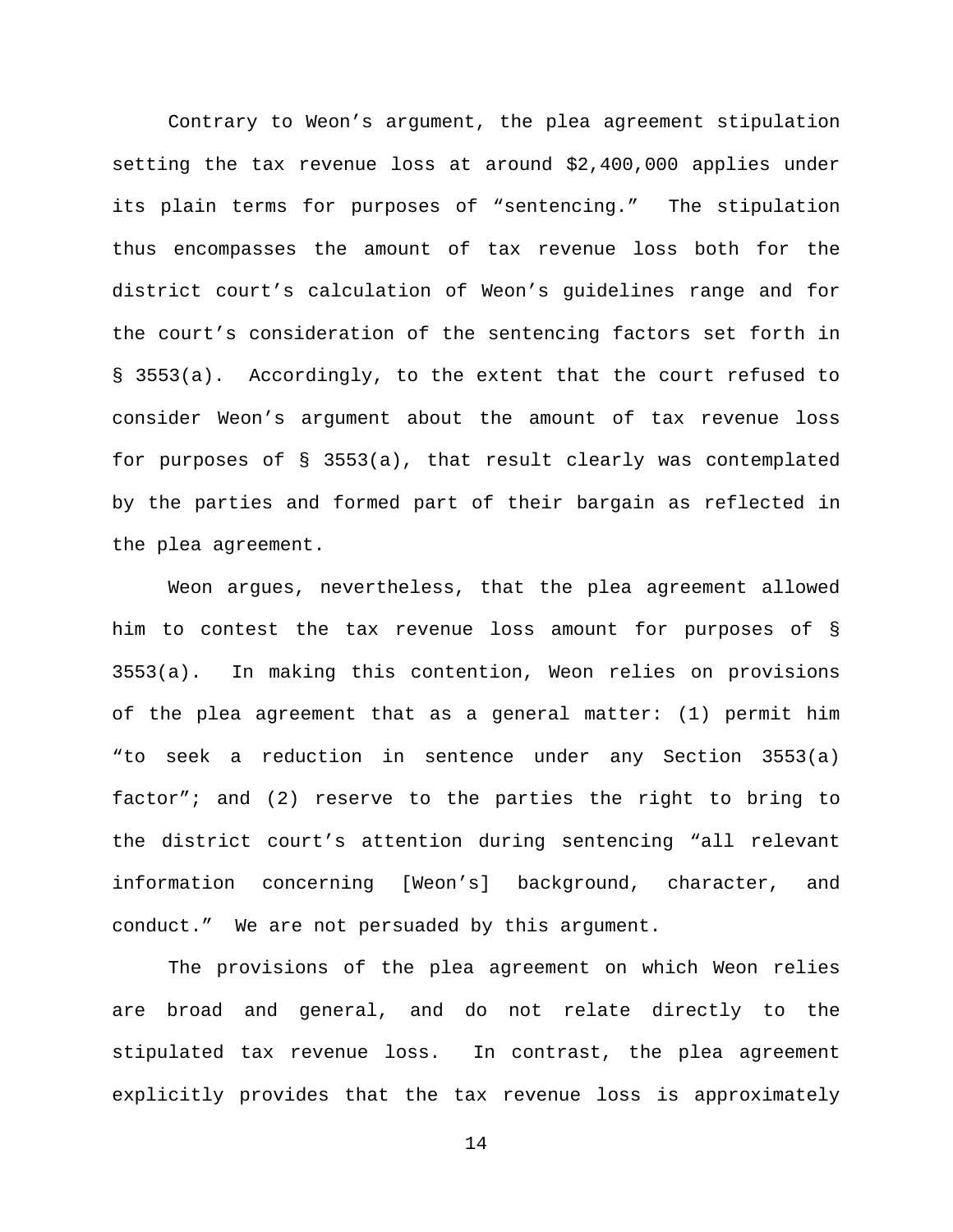\$2,400,000 for purposes of both the plea agreement and Weon's sentencing. To the extent that there is any conflict between the very general provisions recited above and the explicit stipulation regarding the tax revenue loss, we apply under basic contract law principles the more specific provision fixing the amount of the tax revenue loss. See PCS Nitrogen Inc. v. Ashley II of Charleston LLC, 714 F.3d 161, 174 (4th Cir. 2013) (citation omitted) (the specific provisions of a contract control over potentially conflicting general provisions).

We further observe that Weon does not challenge on appeal the district court's denial of his motion to withdraw from the plea agreement or the court's finding that Weon knowingly and voluntarily entered into the agreement, including the factual stipulations contained therein. We note that Weon would have faced a formidable challenge had he raised such an argument before us, because he contested the amount of tax revenue loss with the assistance of counsel and a CPA during the plea bargaining process before ultimately agreeing to the \$2,400,000 figure. Moreover, we observe that the district court's repudiation of Barsky's tax loss analysis as "highly unpersuasive and riddled with holes" would be entitled to significant deference on appeal. See United States v. Chase, 466 F.3d 310, 314 (4th Cir. 2006) (district court's findings of fact reviewed for clear error).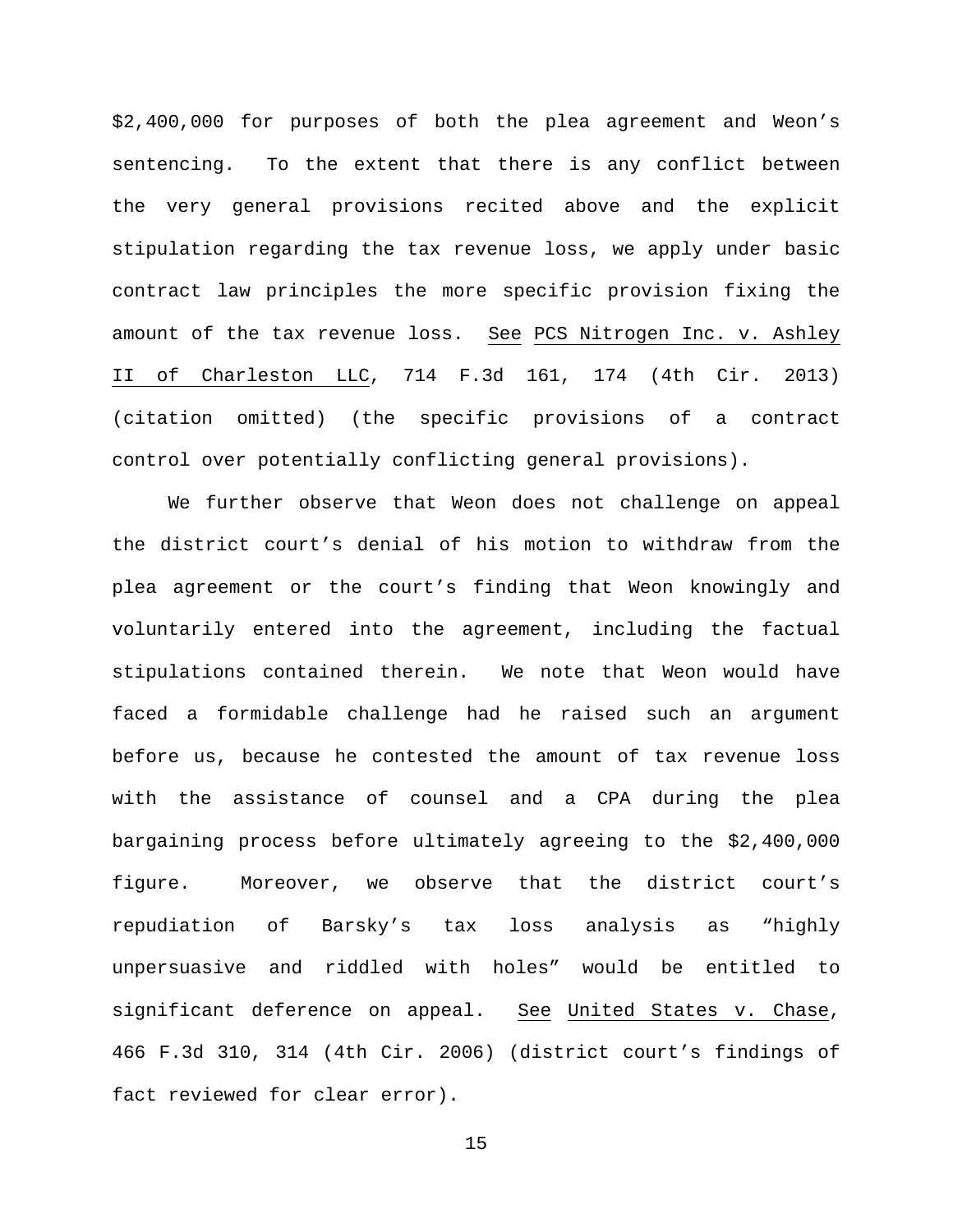Accordingly, we hold that the district court did not abuse its discretion in prohibiting Weon from arguing that the tax revenue loss was materially lower than \$2,400,000, because Weon knowingly and voluntarily stipulated to that amount in his plea agreement. Thus, we reject Weon's argument that the district court committed procedural error in its sentencing determination.

Finally, we address Weon's argument that the 30-month sentence imposed by the district court, which was below Weon's guidelines range, was substantively unreasonable. In analyzing a sentence for substantive reasonableness, we consider the sentence under a deferential abuse-of-discretion standard, whereby we "must defer to the trial court and can reverse a sentence only if it is unreasonable, even if the sentence would not have been the choice of the appellate court." United States v. Evans, 526 F.3d 155, 160 (4th Cir. 2008) (emphasis omitted). We apply a presumption of reasonableness to a sentence within or below a properly calculated guidelines range. United States v. Susi, 674 F.3d 278, 289 (4th Cir. 2012).

As the district court observed during the sentencing hearing, Weon previously had been convicted of selling to an undercover FBI agent counterfeit computer accessories having a retail value of around \$46,700. The district court also discussed the seriousness of Weon's present tax offenses, noting